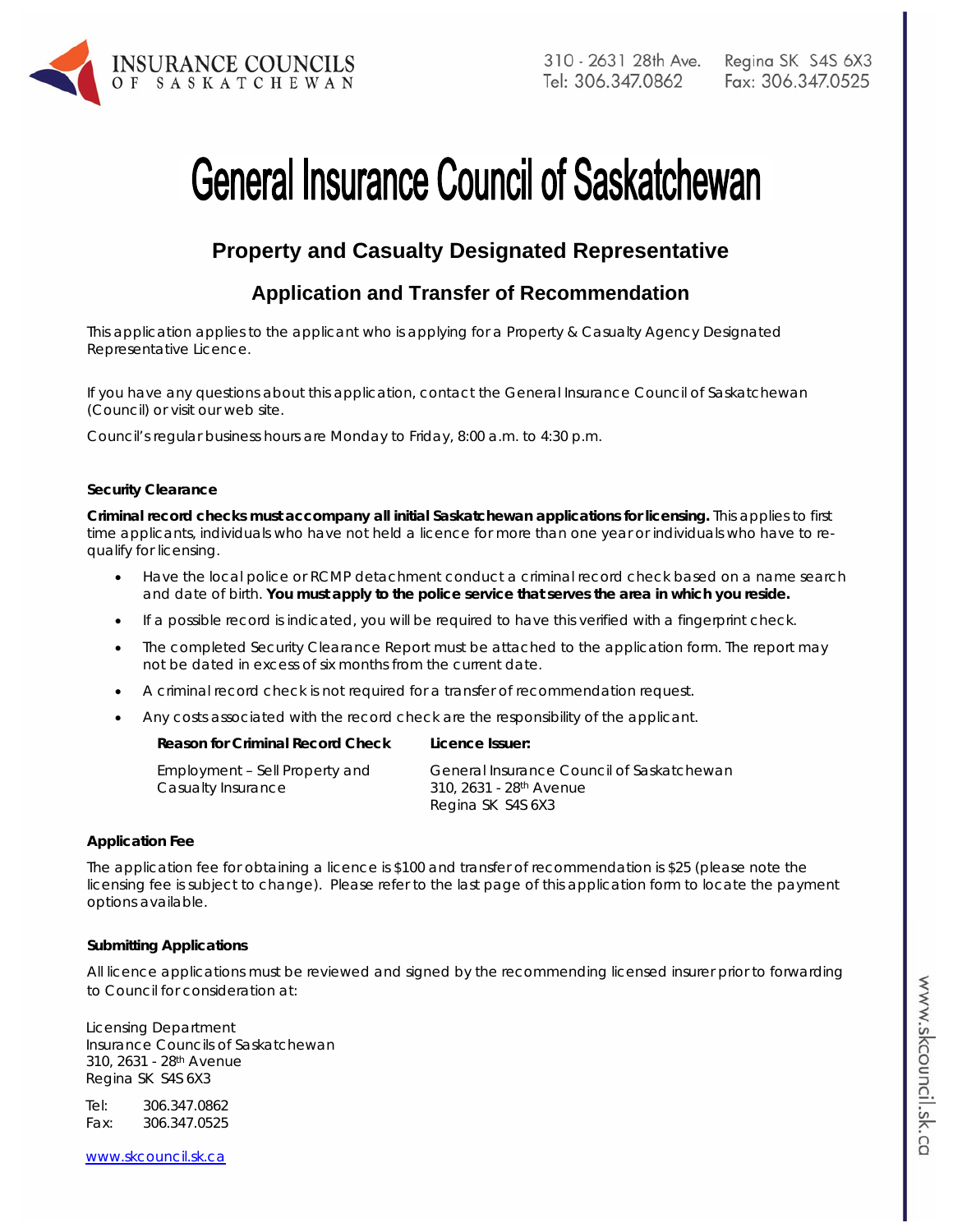

| General Insurance Council                                                                                                                    | For office use only<br>Licence Number | <b>Received Date</b>            |                  |           |
|----------------------------------------------------------------------------------------------------------------------------------------------|---------------------------------------|---------------------------------|------------------|-----------|
| of Saskatchewan                                                                                                                              |                                       |                                 |                  |           |
| <b>Property and Casualty Designated</b><br>Representative                                                                                    | Date Issued                           |                                 |                  |           |
| □ Application - \$100                                                                                                                        | Date Processed                        |                                 |                  |           |
| Transfer of Recommendation - \$25                                                                                                            |                                       |                                 |                  |           |
| Part A: Identification Information<br>$\Box$ Male                                                                                            |                                       |                                 |                  |           |
|                                                                                                                                              |                                       |                                 | $\square$ Female |           |
| $\Box$ Mrs.<br>L I<br>Mr.<br>$\Box$ Miss<br>Ms.<br>$\perp$                                                                                   |                                       | Date of Birth<br>month day year |                  |           |
|                                                                                                                                              |                                       |                                 |                  |           |
| Legal Last Name<br>Legal First Name (in full)                                                                                                |                                       | Legal Middle Name(s)            |                  |           |
|                                                                                                                                              |                                       |                                 |                  |           |
| Preferred First Name                                                                                                                         |                                       | Maiden Name                     |                  |           |
| Previous Surname(s):                                                                                                                         |                                       |                                 |                  |           |
| 1. Are you a permanent resident or citizen of Canada?<br>$\Box$ Yes<br>$\Box$ No<br>If you answered yes, do not complete question 2.         |                                       |                                 |                  |           |
| 2. Are you a citizen of another country that holds a valid work permit or Immigrant Visa in<br>Canada? If yes, please attach a copy.         |                                       |                                 | $\Box$ Yes       | $\Box$ No |
| If you answered no to either question, please provide an explanation on a separate sheet of paper and attach it<br>to this application form. |                                       |                                 |                  |           |
| Place of residence                                                                                                                           |                                       |                                 |                  |           |
|                                                                                                                                              |                                       |                                 |                  |           |
| Number and Street, Apt., Box #                                                                                                               |                                       |                                 |                  |           |
|                                                                                                                                              |                                       |                                 |                  |           |
| City/Town                                                                                                                                    | Province/State                        |                                 | Postal/Zip Code  |           |
|                                                                                                                                              |                                       |                                 |                  |           |
| Personal Telephone<br>Personal Fax                                                                                                           |                                       | Personal Cell                   |                  |           |
|                                                                                                                                              |                                       |                                 |                  |           |
| Personal E-mail                                                                                                                              |                                       |                                 |                  |           |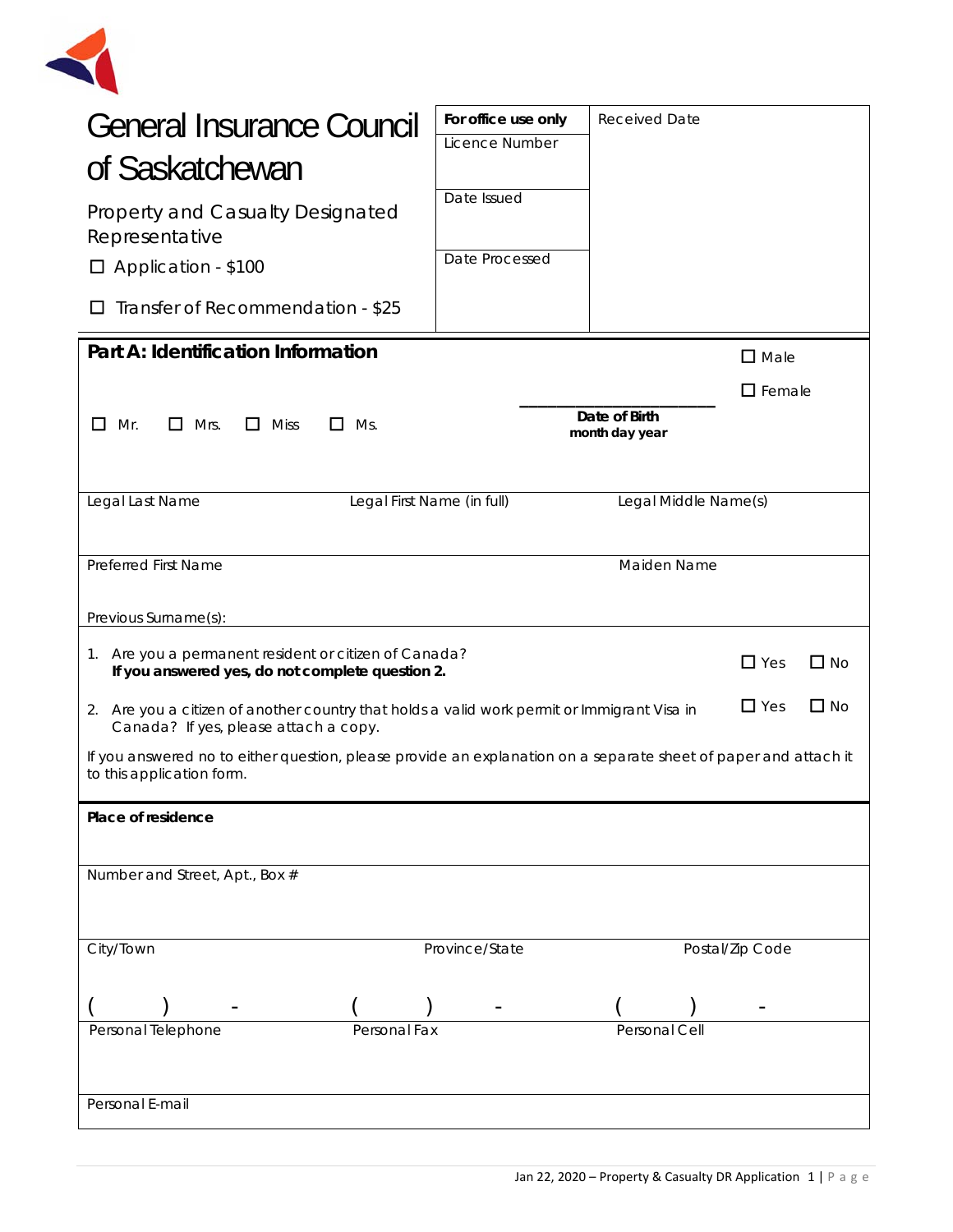

| Name of agency and business address where you will be employed. This is the address mail will be sent to.<br>(complete only if different than place of residence)                |  |  |  |
|----------------------------------------------------------------------------------------------------------------------------------------------------------------------------------|--|--|--|
| Business name (if applicable)                                                                                                                                                    |  |  |  |
| Number, Street, Suite # and/or Box #                                                                                                                                             |  |  |  |
| City/Town<br>Province/State<br>Postal/Zip Code                                                                                                                                   |  |  |  |
| ext                                                                                                                                                                              |  |  |  |
| <b>Business Fax</b><br><b>Business Telephone</b>                                                                                                                                 |  |  |  |
| <b>Business E-mail</b>                                                                                                                                                           |  |  |  |
| Part B: Other Recognized Designations and/or Education Obtained                                                                                                                  |  |  |  |
| Highest level of education obtained                                                                                                                                              |  |  |  |
| $\Box$ Other<br>$\Box$ GED<br>$\Box$ High School Diploma                                                                                                                         |  |  |  |
| Please identify all insurance designations you currently hold. Attach a copy of the certificates of completion or<br>diplomas to this application.                               |  |  |  |
|                                                                                                                                                                                  |  |  |  |
| Part C: Examination and/or Experience Information                                                                                                                                |  |  |  |
| An application for licence will not be accepted unless the applicant has passed the qualifying examination(s) and<br>provides supporting documentation of successful completion. |  |  |  |
| I have satisfied the following requirements: (Place a check mark in the boxes that apply to this application)                                                                    |  |  |  |
| $\Box$<br>I have successfully passed the General Insurance Council Bylaw Examination; and                                                                                        |  |  |  |
| I have successfully completed the Restricted Auto Course(s) and Examination(s); and<br>ப                                                                                         |  |  |  |
| $\Box$<br>I have successfully completed the Fundamentals of Insurance Course and Examination through the Insurance<br>Brokers Association of Saskatchewan; or                    |  |  |  |
| I have successfully completed the Introduction of General Insurance Program and Examination offered by the<br>$\Box$<br>ILS Learning Corporation; or                             |  |  |  |
| $\Box$ CAIB 1<br>$\Box$ CAIB 2<br>CAB3<br>$\Box$ CAIB 4<br>$\Box$<br>I have successfully completed the following CAIB Courses<br>and Examinations; or                            |  |  |  |
|                                                                                                                                                                                  |  |  |  |
| ப<br>I have successfully completed Institute of Canada (IIC) Courses and Examinations.                                                                                           |  |  |  |
| $\Box$                                                                                                                                                                           |  |  |  |
| Note 1: Individuals must apply for a licence within one year from the date of successful completion of the examination(s).                                                       |  |  |  |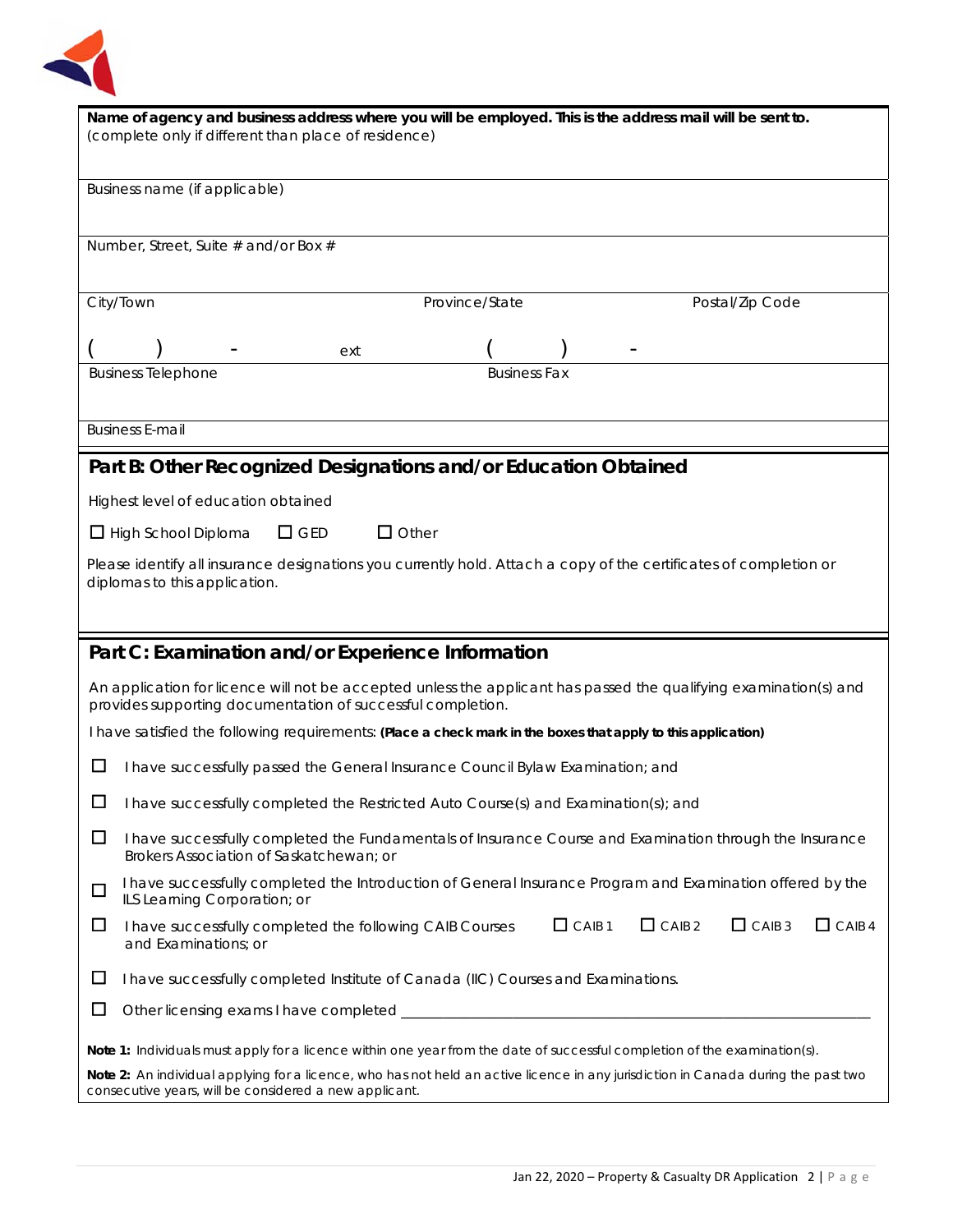

## **Part D: Background**

The following are questions relevant to *The Insurance Act* regarding trustworthiness and suitability to be licensed.

Please read these questions carefully to ensure all responses are accurate. Inaccurate answers may be considered a material misstatement.

**For any questions where disclosure is required, please provide complete details on a separate sheet of paper and attach to the application form.**

| $\mathbf{1}$ . | Have you ever held an insurance or adjuster<br>licence in Saskatchewan, or anywhere in Canada<br>or in the world?                                                                                                                                                                                                                                                                                                                                | 5. | Have you ever been the subject of receivership<br>and/or bankruptcy proceedings, including<br>consumer proposals?                                                                                                                                                                                                                                                                                                                                                                                                   |
|----------------|--------------------------------------------------------------------------------------------------------------------------------------------------------------------------------------------------------------------------------------------------------------------------------------------------------------------------------------------------------------------------------------------------------------------------------------------------|----|---------------------------------------------------------------------------------------------------------------------------------------------------------------------------------------------------------------------------------------------------------------------------------------------------------------------------------------------------------------------------------------------------------------------------------------------------------------------------------------------------------------------|
|                | $\Box$ Nothing to Disclose<br>$\Box$ Disclosure attached                                                                                                                                                                                                                                                                                                                                                                                         |    | $\Box$ Nothing to Disclose<br>$\Box$ Disclosure attached                                                                                                                                                                                                                                                                                                                                                                                                                                                            |
|                | If yes, please provide information about licence year,<br>licence class and jurisdiction.                                                                                                                                                                                                                                                                                                                                                        |    | If yes, please provide an explanation of the circumstances<br>and a complete copy of the documents involved.                                                                                                                                                                                                                                                                                                                                                                                                        |
|                |                                                                                                                                                                                                                                                                                                                                                                                                                                                  |    | This question applies to you personally AND any company<br>in which you are/were a principal shareholder, officer or<br>director or designated representative.                                                                                                                                                                                                                                                                                                                                                      |
| 2.             | Has any licence or registration held by you as an<br>insurance agent, adjuster or for selling any other<br>financial products, ever been suspended or<br>revoked for cause, anywhere in Canada or in the<br>world?<br>$\Box$ Nothing to Disclose<br>$\Box$ Disclosure attached<br>This question applies to you personally AND any<br>company in which you are/were a principal shareholder,<br>officer or director or designated representative. | 6. | Have you ever been the subject of any complaints,<br>investigations, sanctions or disciplinary actions,<br>including but not limited to, a letter of warning,<br>caution, fine, etc., against you by any financial<br>services regulator, federal regulator (e.g., FINTRAC,<br>CRA, CRTC, Privacy Commissioner, etc.) insurer or any<br>other financial services company with which you<br>hold/held a contract, in Canada or anywhere in the<br>world?<br>$\Box$ Nothing to Disclose<br>$\Box$ Disclosure attached |
|                |                                                                                                                                                                                                                                                                                                                                                                                                                                                  |    | This question applies to you personally AND any company<br>in which you are/were a principal shareholder, officer or<br>director or designated representative.                                                                                                                                                                                                                                                                                                                                                      |
| 3.             | Have you ever been refused an insurance or<br>adjuster licence or registration for selling financial<br>products or adjusting claims in Canada or<br>anywhere in the world?                                                                                                                                                                                                                                                                      | 7. | Have you ever been investigated, charged or<br>convicted of any criminal or quasi-criminal offence,<br>in Canada or anywhere in the world?                                                                                                                                                                                                                                                                                                                                                                          |
|                | Disclosure attached<br>$\Box$ Nothing to Disclose                                                                                                                                                                                                                                                                                                                                                                                                |    | $\Box$ Nothing to Disclose<br>$\Box$ Disclosure attached                                                                                                                                                                                                                                                                                                                                                                                                                                                            |
|                | This question applies to you personally AND any<br>company in which you are/were a principal shareholder,<br>officer or director or designated representative.                                                                                                                                                                                                                                                                                   |    | This question applies to you personally AND any company<br>in which you are/were a principal shareholder, officer or<br>director or designated representative.                                                                                                                                                                                                                                                                                                                                                      |
| 4.             | Do you currently or plan to engage in any business<br>or occupation other than the insurance or<br>adjusting business?                                                                                                                                                                                                                                                                                                                           | 8. | Have you ever been the subject of any type of legal<br>action, including but not limited to, class action<br>lawsuits or civil actions respecting the business of<br>insurance including adjusting, or any other financial                                                                                                                                                                                                                                                                                          |
|                | Disclosure attached<br>$\Box$ Nothing to Disclose                                                                                                                                                                                                                                                                                                                                                                                                |    | service, in Canada or anywhere in the world?                                                                                                                                                                                                                                                                                                                                                                                                                                                                        |
|                | Please provide the name of the business, occupation<br>details, supervisory responsibilities and date of<br>employment.                                                                                                                                                                                                                                                                                                                          |    | $\Box$ Nothing to Disclose<br>$\Box$ Disclosure attached<br>This question applies to you personally AND any company                                                                                                                                                                                                                                                                                                                                                                                                 |
|                | This would include any business that requires a licence or<br>registration or is corporately registered.                                                                                                                                                                                                                                                                                                                                         |    | in which you are/were a principal shareholder, officer or<br>director or designated representative.                                                                                                                                                                                                                                                                                                                                                                                                                 |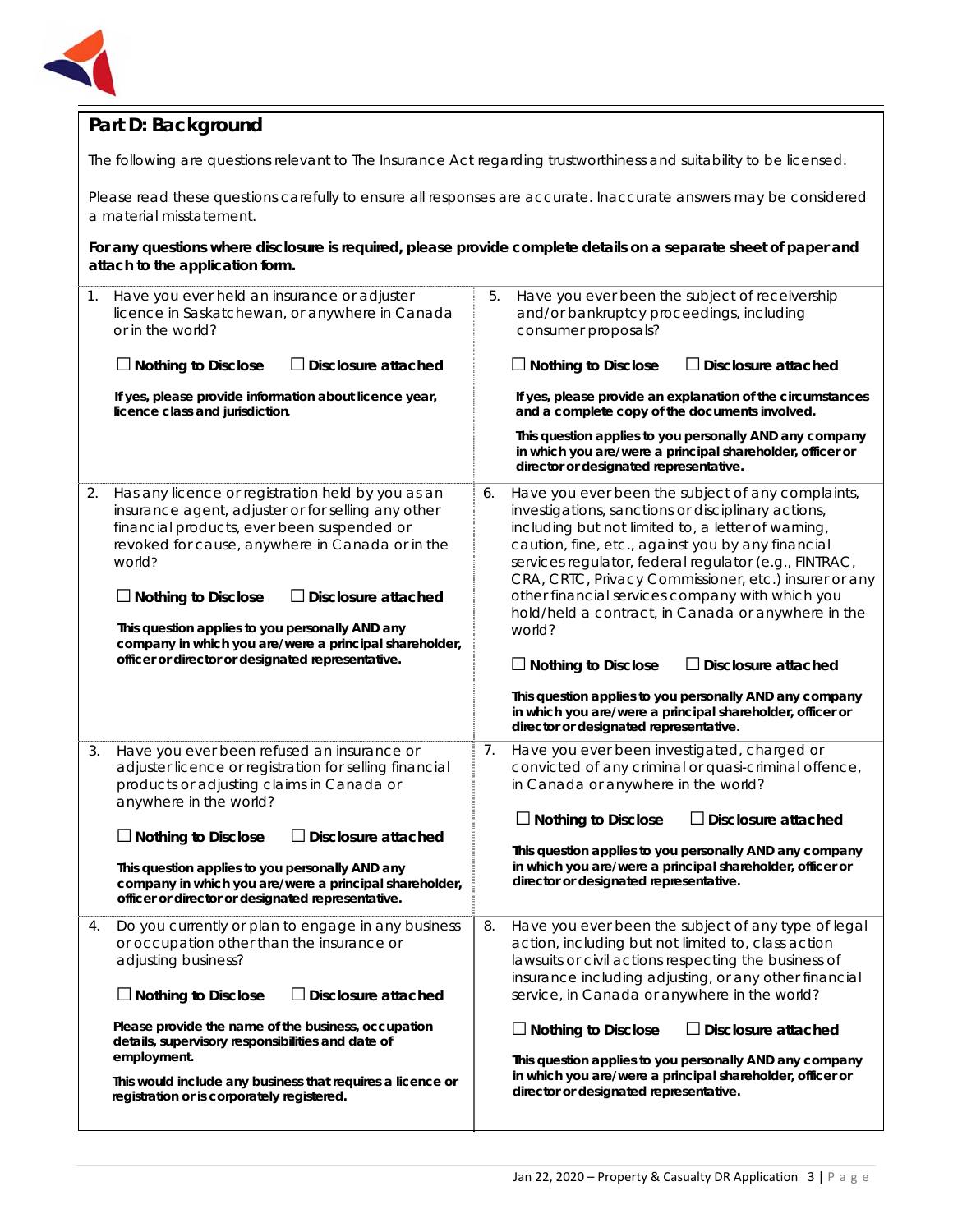

| <b>Part E: Non-Resident Applicants</b>                                                                                                                                                                                                                         |                                                                                                                                                                                                                                                  |           |             |                            |
|----------------------------------------------------------------------------------------------------------------------------------------------------------------------------------------------------------------------------------------------------------------|--------------------------------------------------------------------------------------------------------------------------------------------------------------------------------------------------------------------------------------------------|-----------|-------------|----------------------------|
|                                                                                                                                                                                                                                                                | 1. Saskatchewan address for service as required by subsection 10-1(3) of The Insurance Regulations.                                                                                                                                              |           |             |                            |
|                                                                                                                                                                                                                                                                |                                                                                                                                                                                                                                                  |           | <b>SK</b>   |                            |
|                                                                                                                                                                                                                                                                | Street Address (Box #'s will not be accepted)                                                                                                                                                                                                    | City/Town | Province    | Postal Code                |
| 2.                                                                                                                                                                                                                                                             | A non-resident applicant whose home jurisdiction has a web based licensee search is not required to<br>a)<br>provide a Certificate of Authority/Non-Resident Endorsement. Council will verify the licence status online.                         |           |             |                            |
|                                                                                                                                                                                                                                                                | A non-resident applicant whose home jurisdiction does not have a web based license search, is required<br>b)<br>to provide a Certificate of Authority/Non-Resident Endorsement with this application.                                            |           |             |                            |
| 3.                                                                                                                                                                                                                                                             | What date did you obtain your Property & Casualty Licence in your resident<br>jurisdiction?                                                                                                                                                      |           |             | month day year             |
| 4.                                                                                                                                                                                                                                                             | I am required to comply with continuing education requirements in my resident<br>jurisdiction?                                                                                                                                                   |           |             | $\square$ Yes $\square$ No |
| 5.                                                                                                                                                                                                                                                             | Non-resident applicants applying for a Property and Casualty licence, who wish to be fully licensed in<br>Saskatchewan, must successfully complete a Council approved Restricted Auto Course and Examination<br>prior to applying for a licence. |           |             |                            |
|                                                                                                                                                                                                                                                                | Non-resident applicants that will not be selling Auto Insurance in Saskatchewan may have a Property and<br>Casualty licence issued with a restriction prohibiting them from selling and/or supervising auto insurance in<br>Saskatchewan.        |           |             |                            |
|                                                                                                                                                                                                                                                                | $\Box$ Yes<br>$\Box$ No<br>Will you be selling auto insurance in Saskatchewan?                                                                                                                                                                   |           |             |                            |
|                                                                                                                                                                                                                                                                | If yes, please attach copies of your Restricted Auto examination result(s).                                                                                                                                                                      |           |             |                            |
|                                                                                                                                                                                                                                                                |                                                                                                                                                                                                                                                  |           |             |                            |
|                                                                                                                                                                                                                                                                | If no, please complete the following:                                                                                                                                                                                                            |           |             |                            |
| I, the applicant, confirm that I will not be selling auto insurance in Saskatchewan and am aware that a restriction will<br>be placed on my licence restricting me from transacting and/or supervising anyone who transacts auto insurance in<br>Saskatchewan. |                                                                                                                                                                                                                                                  |           |             |                            |
| x                                                                                                                                                                                                                                                              |                                                                                                                                                                                                                                                  | X         |             |                            |
|                                                                                                                                                                                                                                                                | Signature of applicant                                                                                                                                                                                                                           |           | Date Signed |                            |
|                                                                                                                                                                                                                                                                |                                                                                                                                                                                                                                                  |           |             |                            |
| X                                                                                                                                                                                                                                                              | Print name of applicant                                                                                                                                                                                                                          |           |             |                            |
|                                                                                                                                                                                                                                                                |                                                                                                                                                                                                                                                  |           |             |                            |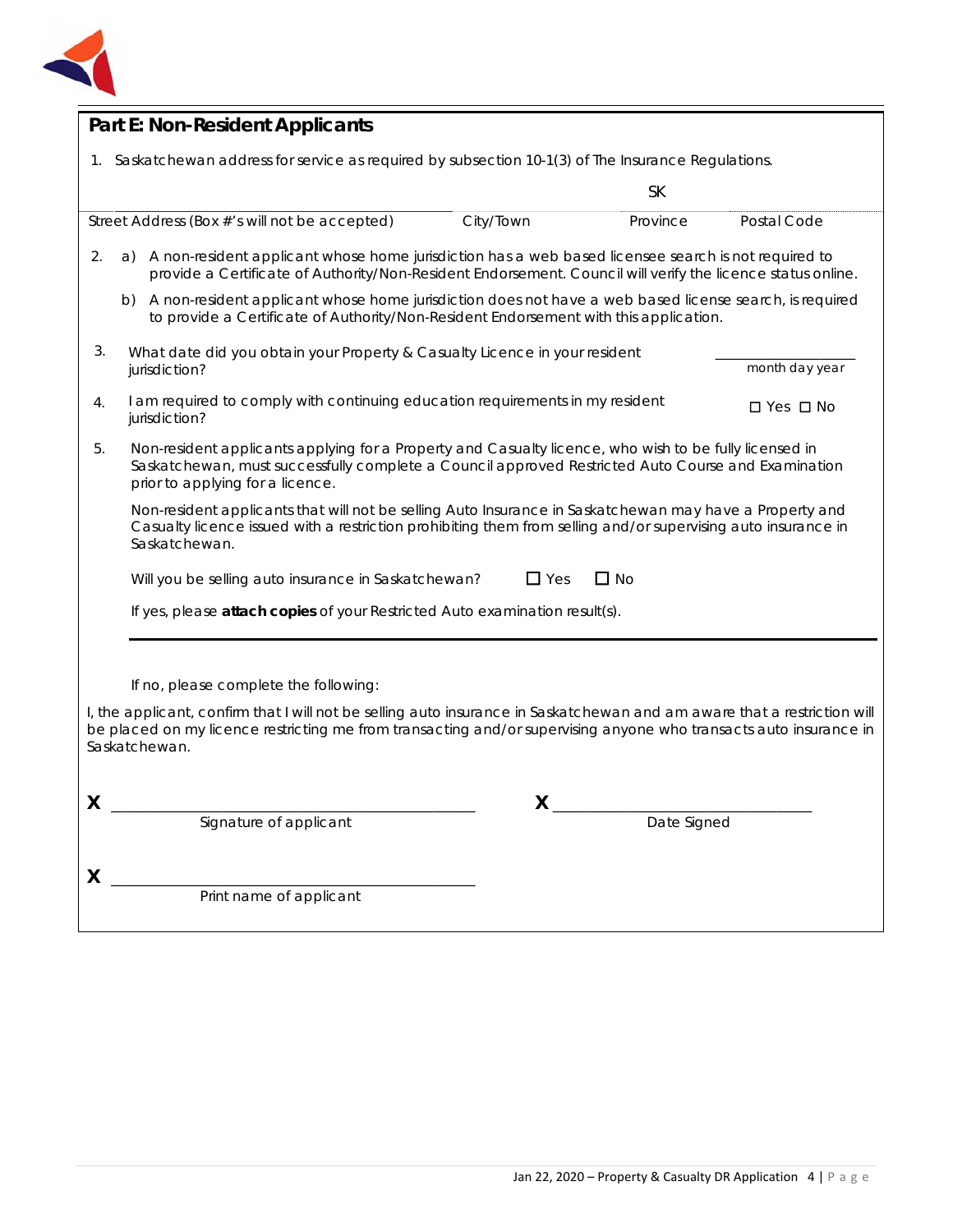

## **Part F: Consent to the Collection, Use and Disclosure of Information**

By applying for an insurance licence, I, the applicant, understand personal information will need to be collected from me and from other sources such as the recommender of the licence, financial service regulators, law enforcement agencies, credit bureaus, insurance companies, previous employers or other organizations in the financial services sector. I, therefore, consent to the collection and use of this personal information for the purpose of determining suitability for licensing.

I, the applicant, further understand and consent to the disclosure of personal information to the recommender of the licence, financial service regulators, law enforcement agencies, credit bureaus, insurance companies or other organizations in the financial services sector, for the purpose of determining suitability for licensing.

| X                                                                                                                                                                                                                                                                                                        |                                                                                                                                                                                                                   | X                                                                 |  |
|----------------------------------------------------------------------------------------------------------------------------------------------------------------------------------------------------------------------------------------------------------------------------------------------------------|-------------------------------------------------------------------------------------------------------------------------------------------------------------------------------------------------------------------|-------------------------------------------------------------------|--|
|                                                                                                                                                                                                                                                                                                          | Signature of applicant                                                                                                                                                                                            | Date Signed                                                       |  |
|                                                                                                                                                                                                                                                                                                          |                                                                                                                                                                                                                   |                                                                   |  |
| $\boldsymbol{\mathsf{X}}$                                                                                                                                                                                                                                                                                |                                                                                                                                                                                                                   |                                                                   |  |
|                                                                                                                                                                                                                                                                                                          | Print name of applicant                                                                                                                                                                                           |                                                                   |  |
| <b>Part G: Declaration</b>                                                                                                                                                                                                                                                                               |                                                                                                                                                                                                                   |                                                                   |  |
| The making of a false statement on this application constitutes a material misstatement and may result in the<br>refusal of this application and the subsequent suspension or cancellation of any licence issued. This application is<br>required to be personally signed by the applicant named herein. |                                                                                                                                                                                                                   |                                                                   |  |
|                                                                                                                                                                                                                                                                                                          | application including attachments are true and correct, and I make this solemn declaration conscientiously<br>believing it to be true, and knowing that it is of the same force and effect as if made under oath. | solemnly declare that all statements and answers in the foregoing |  |

**X X**

Signature of applicant and the Signature of applicant and the Date Signed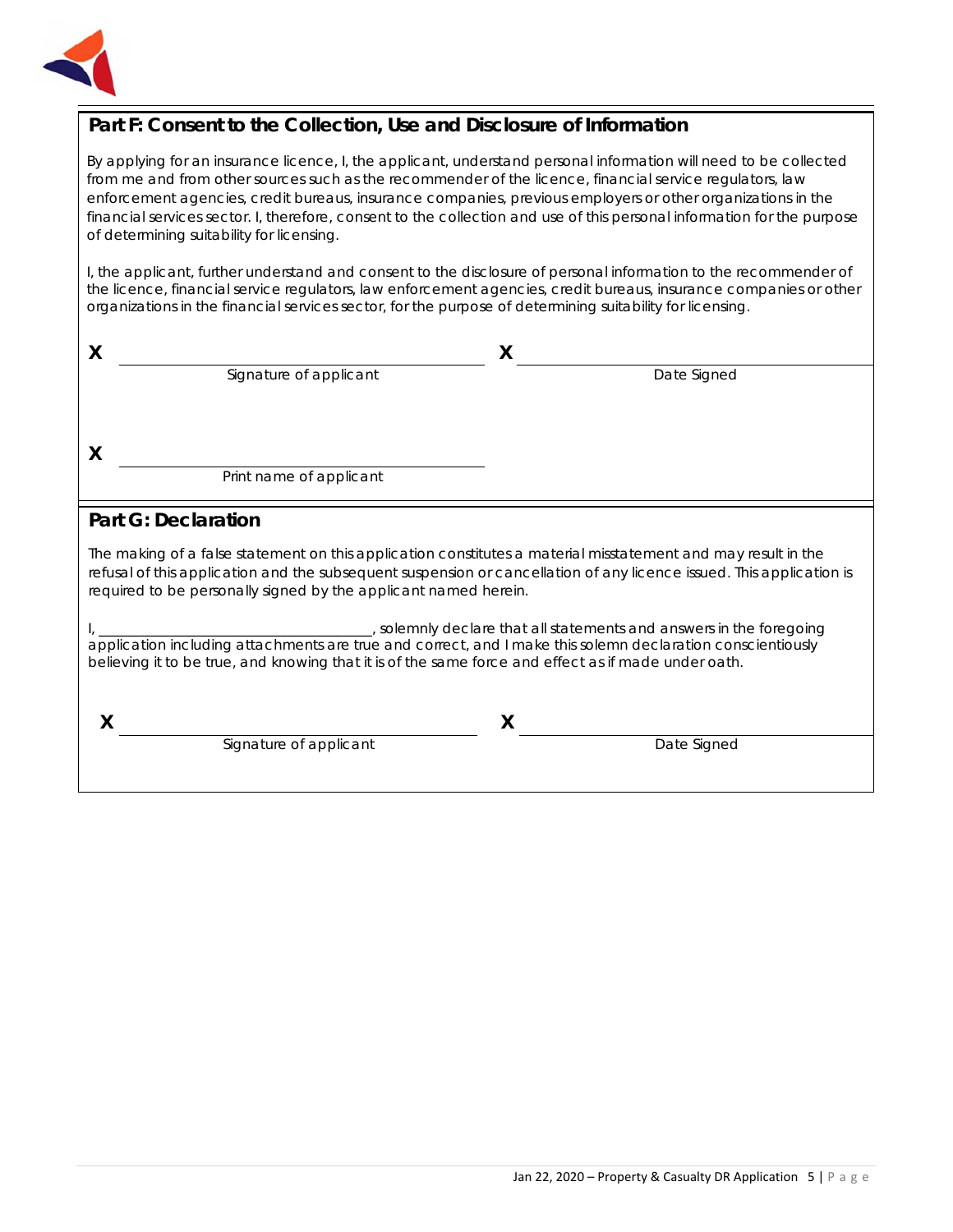

| Part H: Recommender Declaration                                                                                                                                                                                     |     |                      |                                                                                          |
|---------------------------------------------------------------------------------------------------------------------------------------------------------------------------------------------------------------------|-----|----------------------|------------------------------------------------------------------------------------------|
| To be completed by the same licensed insurer that is recommending the agency.                                                                                                                                       |     |                      |                                                                                          |
| <b>Applicant Name</b><br><b>Please Print</b>                                                                                                                                                                        |     |                      | is hereby recommended to act as a designated representative for the agency named herein. |
| Legal Name of Agency<br><b>Please Print</b>                                                                                                                                                                         |     |                      |                                                                                          |
| The recommender certifies that the qualifications and business record of the applicant have been investigated<br>and that the applicant is suitable to receive a licence.                                           |     |                      |                                                                                          |
| To the best of our knowledge, information and belief, all statements and answers contained in the foregoing<br>application are true and correct, and that the applicant has completed this application.             |     |                      |                                                                                          |
| IT IS UNDERSTOOD THAT IF THE APPLICANT NAMED HEREIN IS TERMINATED, WRITTEN NOTICE, INCLUDING THE<br>REASONS FOR TERMINATION, WILL BE GIVEN TO THE GENERAL INSURANCE COUNCIL OF SASKATCHEWAN,<br><b>IMMEDIATELY.</b> |     |                      |                                                                                          |
| Print Legal Name of Recommender                                                                                                                                                                                     |     |                      |                                                                                          |
|                                                                                                                                                                                                                     |     |                      |                                                                                          |
| <b>Authorized Official Signature</b>                                                                                                                                                                                |     | Print Name of Signee | Date Signed                                                                              |
|                                                                                                                                                                                                                     |     |                      |                                                                                          |
| Telephone                                                                                                                                                                                                           | Fax |                      | <b>E-mail Address</b>                                                                    |

**THE ABOVE APPLICANT WILL NOT ACT AS A DESIGNATED REPRESENTATIVE UNTIL THE LICENCE IS ISSUED**

**NOTE: The same licensed insurer must recommend the P&C Agency and P&C Designated Representative applications.**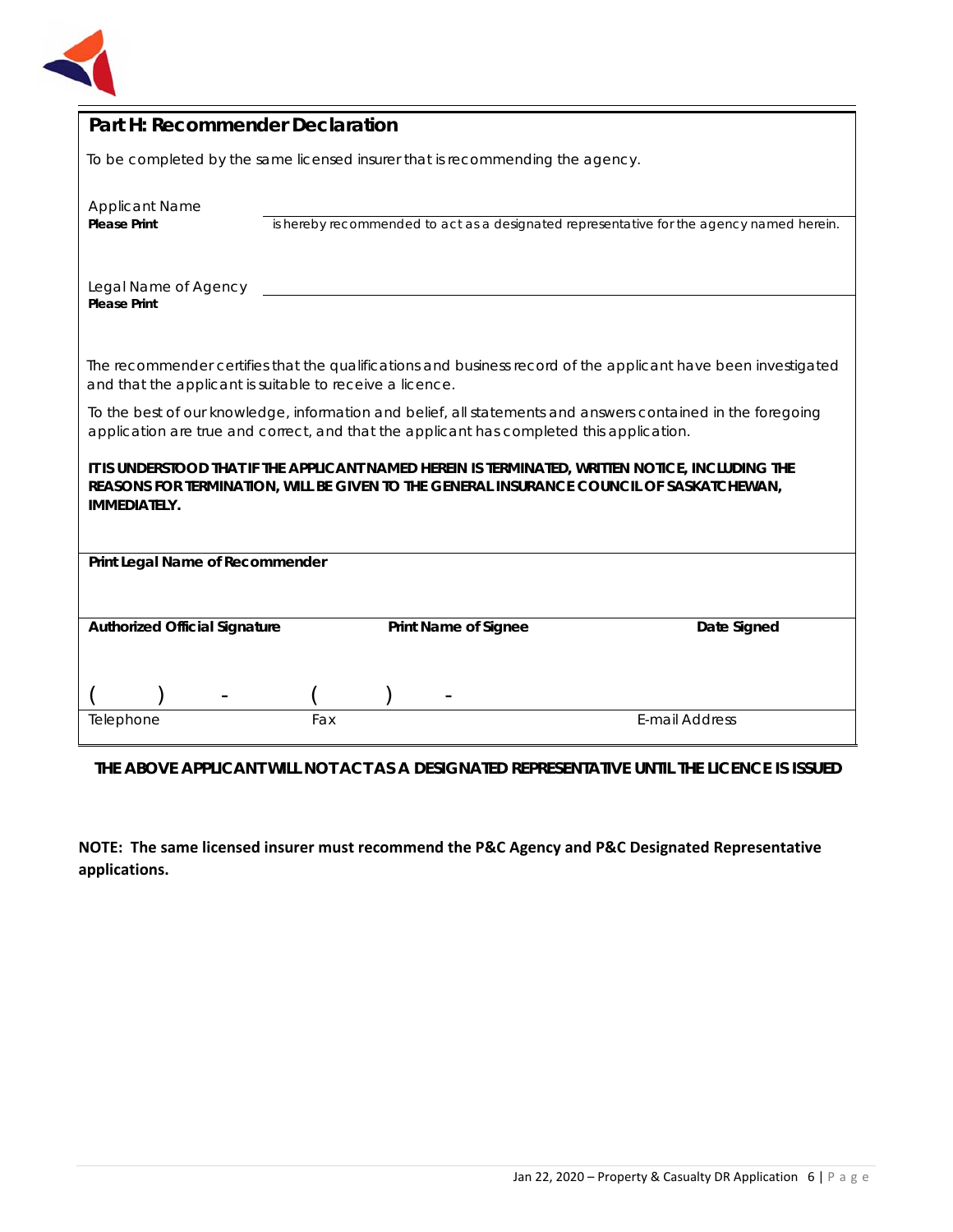



### **Attachments to the application form**

Part A – copy of your work permit or Immigrant Visa, and details, if applicable Part B, C, D – copies of all necessary documentation Part E –Non-Resident Endorsement, if applicable Provide Security Clearance Report Payment of licence fee

| Payment information (Please choose a payment option below) |              |                                                |                                                                                                                                             |
|------------------------------------------------------------|--------------|------------------------------------------------|---------------------------------------------------------------------------------------------------------------------------------------------|
|                                                            |              | Cheque or money order enclosed for full amount | Make cheque or money order payable to the:<br>Insurance Councils of Saskatchewan.<br>An NSF charge of \$25 will apply for returned cheques. |
|                                                            |              | Charge credit card for the full amount         |                                                                                                                                             |
|                                                            |              | <b>VISA</b>                                    | Card Number                                                                                                                                 |
|                                                            |              |                                                |                                                                                                                                             |
|                                                            | $\mathsf{L}$ | MasterCard                                     | Expiry Date (MM/YY)                                                                                                                         |
|                                                            |              |                                                |                                                                                                                                             |
|                                                            |              |                                                | Signature                                                                                                                                   |
|                                                            |              |                                                | Print name of applicant                                                                                                                     |

Licensing Department Insurance Councils of Saskatchewan 310, 2631 - 28th Avenue Regina SK S4S 6X3

Tel: 306.347.0862 Fax: 306.347.0525

www.skcouncil.sk.ca